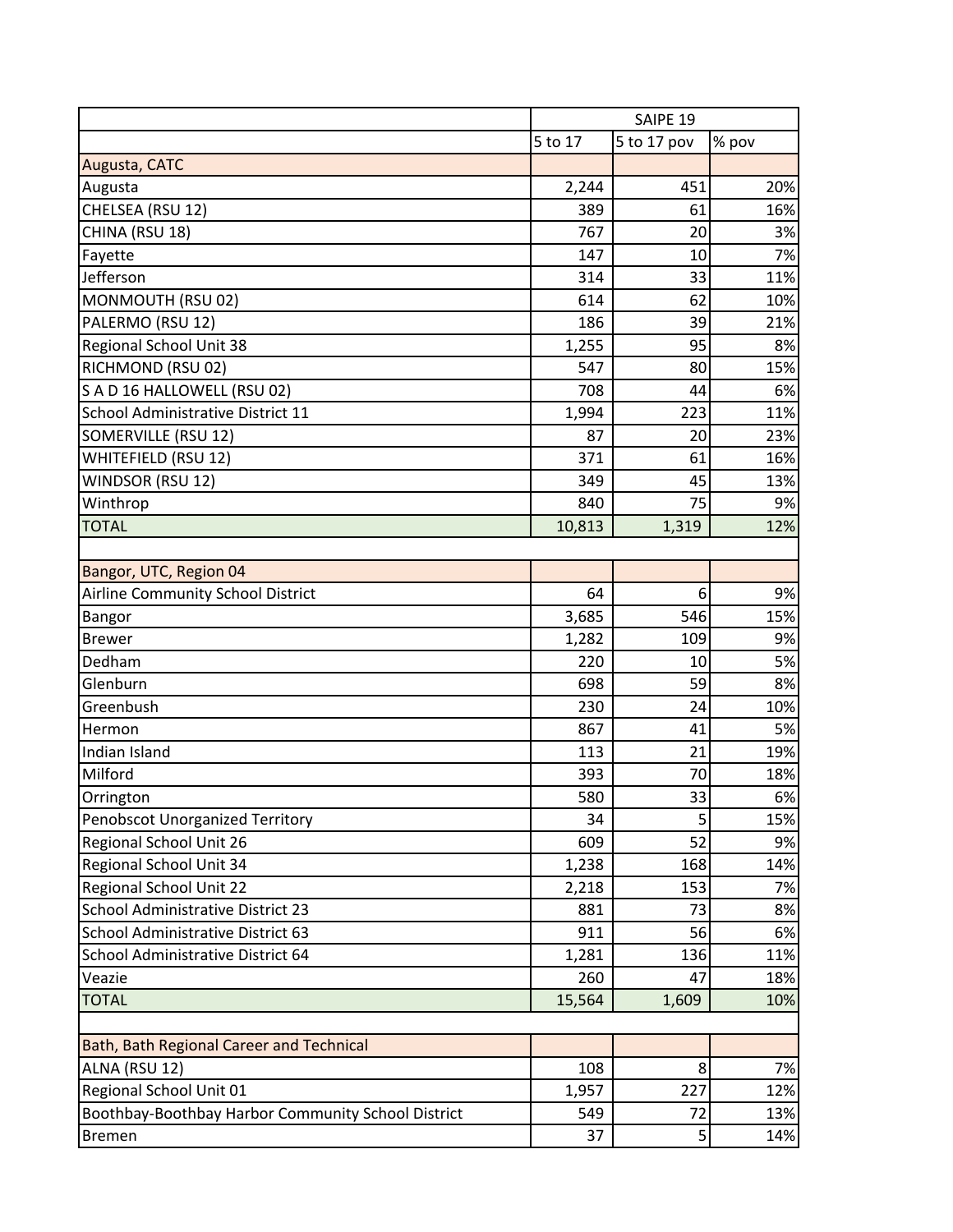| Bristol                                            | 295            | 28             | 9%  |
|----------------------------------------------------|----------------|----------------|-----|
| Damariscotta                                       | 100            | 9              | 9%  |
| DRESDEN (RSU 02)                                   | 230            | 42             | 18% |
| Edgecomb                                           | 195            | 42             | 22% |
| Georgetown                                         | 127            | 21             | 17% |
| <b>Great Salt Bay Community School District</b>    | 370            | 66             | 18% |
| Newcastle                                          | 76             | 4              | 5%  |
| Nobleboro                                          | 207            | 21             | 10% |
| South Bristol                                      | 92             | 9              | 10% |
| Southport                                          | 54             | 12             | 22% |
| <b>West Bath Public Schools</b>                    | 253            | 28             | 11% |
| <b>WESTPORT (RSU 12)</b>                           | 103            | 11             | 10% |
| <b>Wiscasset Public Schools</b>                    | 470            | 67             | 14% |
| <b>TOTAL</b>                                       | 5,223          | 671            | 13% |
|                                                    |                |                |     |
| Biddeford, Biddeford Regional Center of Technology |                |                |     |
| ARUNDEL (RSU 21)                                   | 555            | 75             | 13% |
| Biddeford                                          | 2,591          | 378            | 15% |
| Dayton Public Schools                              | 365            | 11             | 3%  |
| Saco Public Schools                                | 2,814          | 211            | 7%  |
| S A D 71 KENNEBUNK (RSU 21)                        | 1,082          | 50             | 5%  |
| <b>Regional School Unit 23</b>                     | 818            | 102            | 12% |
| <b>TOTAL</b>                                       | 8,225          | 827            | 10% |
|                                                    |                |                |     |
| Brunswick, Region 10                               |                |                |     |
| <b>Brunswick</b>                                   | 2,632          | 188            | 7%  |
| FREEPORT (RSU 05)                                  | 1,256          | 70             | 6%  |
| <b>School Administrative District 75</b>           | 2,739          | 210            | 8%  |
| <b>TOTAL</b>                                       | 6,627          | 468            | 7%  |
|                                                    |                |                |     |
| Calais, St. Croix Regional Technical Center        |                |                |     |
| Alexander                                          | 58             | 15             | 26% |
| Baileyville                                        | 224            | 56             | 25% |
| <b>Baring Plantation</b>                           | 41             | 13             | 32% |
| Calais                                             | 422            | 85             | 20% |
| Charlotte                                          | 53             | 8              | 15% |
| Cooper                                             | 17             | 4              | 24% |
| Crawford                                           | 13             | $\overline{2}$ | 15% |
| Dennysville                                        | 54             | 10             | 19% |
| Eastport                                           | 137            | 41             | 30% |
| <b>Great Lake Stream Plantation</b>                | $\overline{7}$ | 1              | 14% |
| Indian Township                                    | 161            | 40             | 25% |
| Meddybemps                                         | 17             | $\overline{2}$ | 12% |
| Pembroke                                           | 118            | 28             | 24% |
| Perry                                              | 144            | 24             | 17% |
| <b>Pleasant Point</b>                              | 150            | 49             | 33% |
| Princeton                                          | 112            | 32             | 29% |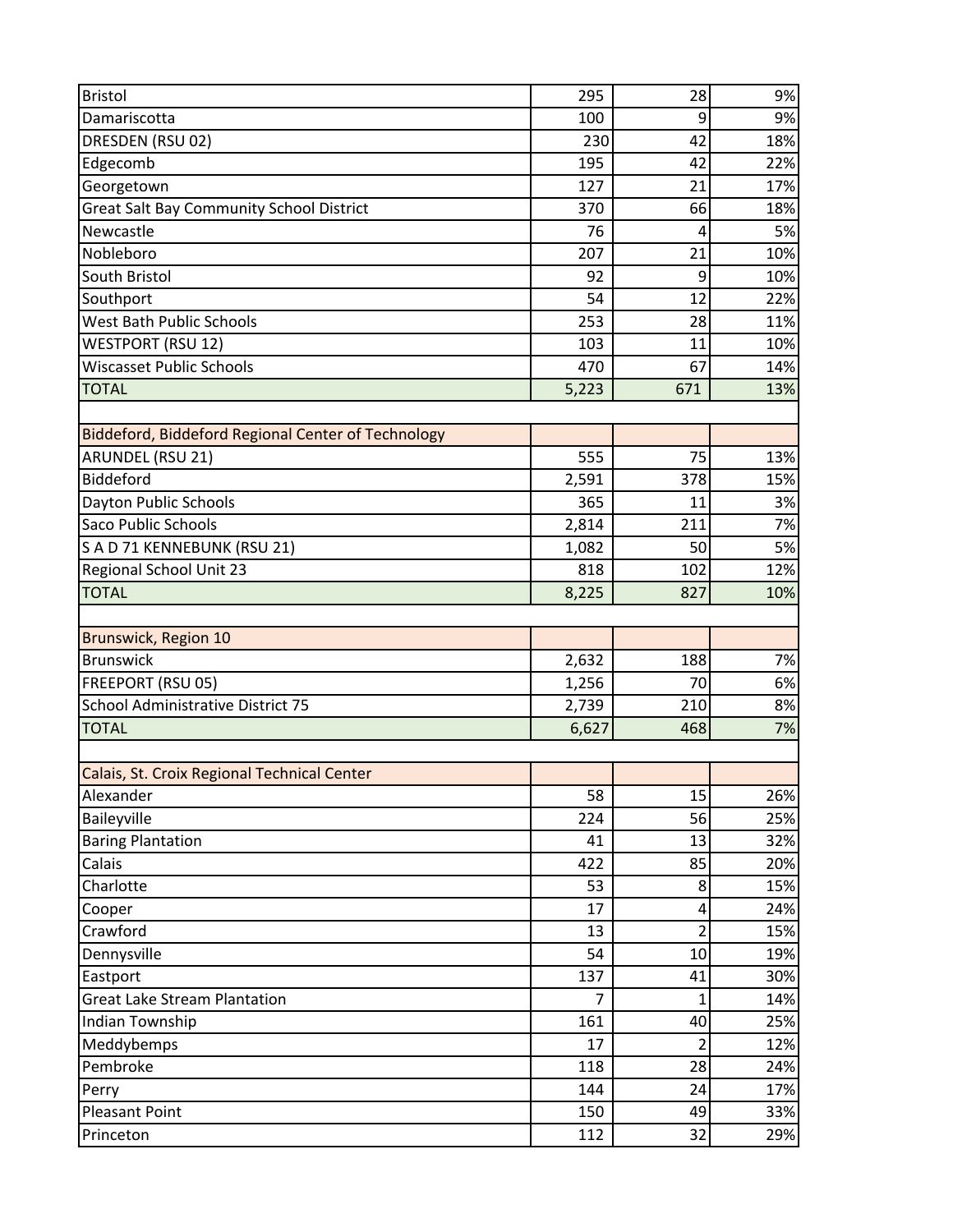| Robbinston                                        | 97    | 16             | 16% |
|---------------------------------------------------|-------|----------------|-----|
| Talmadge                                          | 9     | 3              | 33% |
| Waite                                             | 13    | $\overline{2}$ | 15% |
| <b>Washington Unorganized Territory</b>           | 104   | 20             | 19% |
| <b>TOTAL</b>                                      | 1,951 | 451            | 23% |
|                                                   |       |                |     |
| Caribou, Caribou Regional Technology Center       |       |                |     |
| <b>Aroostook Unorganized Territory</b>            | 55    | 11             | 20% |
| Caswell                                           | 42    | 14             | 33% |
| Limestone (moved from 39)                         | 351   | 80             | 23% |
| New Sweden                                        | 71    | 20             | 28% |
| School Administrative District 20                 | 250   | 42             | 17% |
| School Administrative District 45                 | 158   | 22             | 14% |
| Regional School Unit 39                           | 1,125 | 192            | 17% |
| Westmanland                                       |       | 1              | 14% |
| <b>Winterville Plantation Public Schools</b>      | 25    | 3              | 12% |
| Woodland                                          | 152   | 31             | 20% |
| <b>TOTAL</b>                                      | 2,236 | 416            | 19% |
|                                                   |       |                |     |
| Dexter, Tri-County Technical Center               |       |                |     |
| <b>Beaver Cove</b>                                | 9     | 2              | 22% |
| Bowerbank                                         | 6     | $\overline{2}$ | 33% |
| <b>Dennistown Plantation</b>                      | 3     | $\mathbf 0$    | 0%  |
| Greenville                                        | 165   | 25             | 15% |
| Harmony                                           | 123   | 19             | 15% |
| <b>Lake View Plantation</b>                       | 6     | 2              | 33% |
| Piscataquis Unorganized Territory                 | 100   | 14             | 14% |
| Regional School Unit 19                           | 2,173 | 369            | 17% |
| School Administrative District 04                 | 598   | 144            | 24% |
| School Administrative District 12                 | 136   | 18             | 13% |
| School Administrative District 41                 | 578   | 130            | 22% |
| School Administrative District 46                 | 968   | 153            | 16% |
| School Administrative District 68                 | 981   | 164            | 17% |
| Shirley                                           | 20    | 5              | 25% |
| Willimantic                                       | 16    | 5              | 31% |
| <b>TOTAL</b>                                      | 5,882 | 1,052          | 18% |
|                                                   |       |                |     |
| <b>Ellsworth, Hancock County Technical Center</b> |       |                |     |
| <b>Bar Harbor</b>                                 | 454   | 34             | 7%  |
| <b>Blue Hill</b>                                  | 355   | 27             | 8%  |
| Brooklin                                          | 111   | 18             | 16% |
| Brooksville                                       | 102   | 15             | 15% |
| Castine                                           | 80    | 11             | 14% |
| <b>Cranberry Isles</b>                            | 19    | 6              | 32% |
| Deer Isle-Stonington Community School District    | 346   | 61             | 18% |
| <b>Ellsworth Public Schools</b>                   | 1,144 | 130            | 11% |
| Frenchboro                                        | 14    | 1              | 7%  |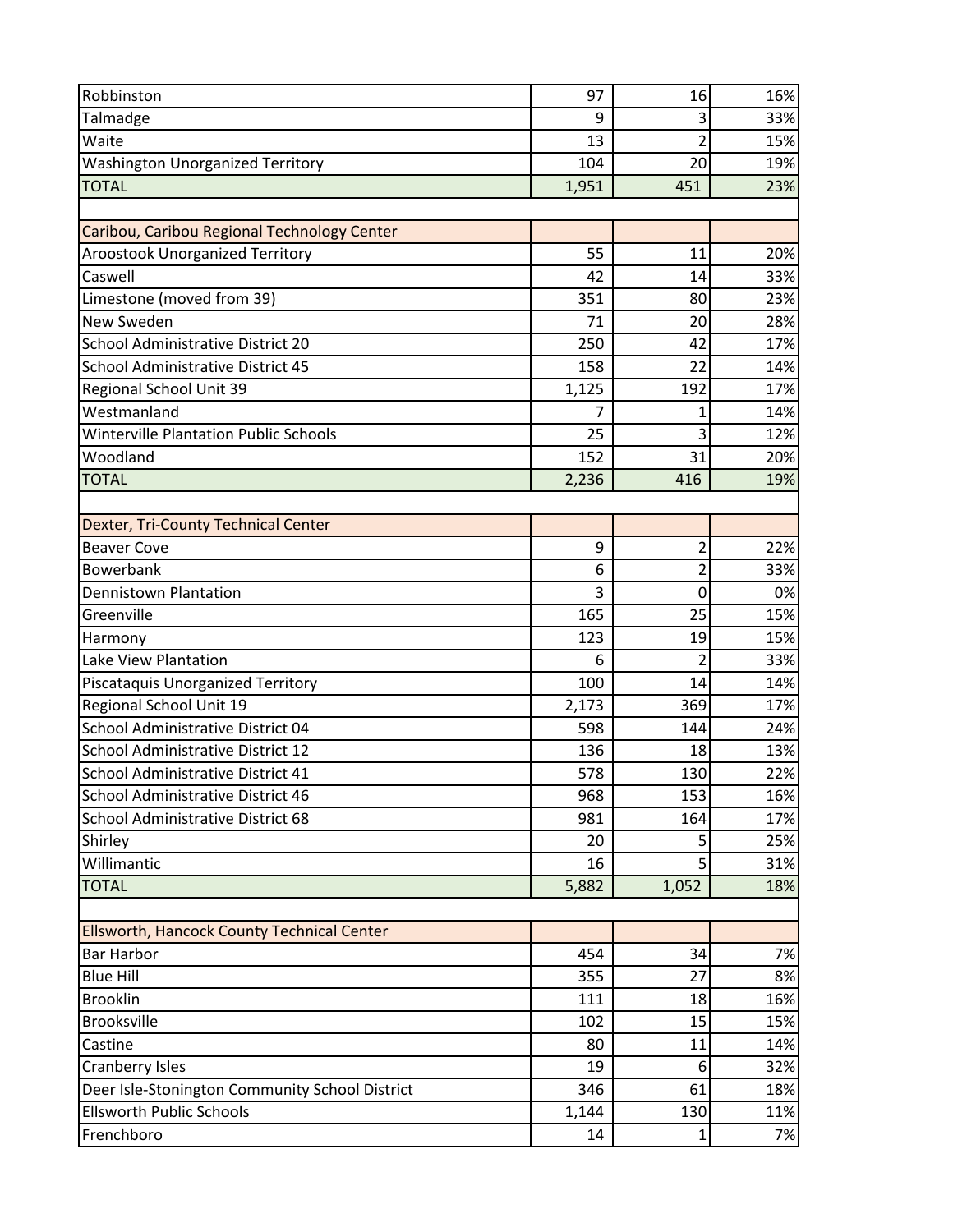| <b>Hancock Public Schools</b>                 | 318            | 46             | 14% |
|-----------------------------------------------|----------------|----------------|-----|
| <b>Hancock Unorganized Territory</b>          | 33             | 7              | 21% |
| Isle Au Haut                                  | 8              | 1              | 13% |
| Lamoine Public Schools                        | 208            | 21             | 10% |
| <b>Mount Desert</b>                           | 155            | 7              | 5%  |
| Mount Desert Community School District        | 436            | 26             | 6%  |
| Otis                                          | 81             | 13             | 16% |
| Penobscot                                     | 126            | 17             | 13% |
| Regional School Unit 24                       | 1,009          | 214            | 21% |
| <b>Regional School Unit 25</b>                | 1,140          | 144            | 13% |
| School Administrative District 76             | 48             | 10             | 21% |
| Sedgwick                                      | 181            | 32             | 18% |
| Southwest Harbor                              | 151            | 9              | 6%  |
| Surry                                         | 173            | 20             | 12% |
| Tremont                                       | 126            | 6              | 5%  |
| Trenton                                       | 175            | 18             | 10% |
| <b>TOTAL</b>                                  | 6,993          | 894            | 13% |
|                                               |                |                |     |
| Farmington, Foster Technology Center          |                |                |     |
| Carrabassett Valley                           | 98             | 7              | 7%  |
| <b>Coplin Plantation</b>                      | 19             | $\overline{2}$ | 11% |
| <b>Eustis</b>                                 | 60             | 8              | 13% |
| Franklin Unorganized Territory                | 141            | 16             | 11% |
| <b>Lincoln Plantation</b>                     | $\mathcal{P}$  | $\mathbf{0}$   | 0%  |
| Regional School Unit 73                       | 1,604          | 203            | 13% |
| Regional School Unit 78                       | 211            | 13             | 6%  |
| School Administrative District 09             | 2,241          | 373            | 17% |
| School Administrative District 58             | 545            | 95             | 17% |
| <b>TOTAL</b>                                  | 4,921          | 717            | 15% |
|                                               |                |                |     |
| Frenchville, St John Valley Technology Center |                |                |     |
| <b>Aroostook Unorganized Territory</b>        | 55             | 11             | 20% |
| Eagle Lake (moved from 27)                    | 86             | 8              | 9%  |
| <b>Grand Isle</b>                             | 53             | 19             | 36% |
| Madawaska                                     | 456            | 71             | 16% |
| School Administration District 10             | 19             | 6              | 32% |
| School Administrative District 27             | 710            | 73             | 10% |
| School Administrative District 33             | 229            | 41             | 18% |
| <b>TOTAL</b>                                  | 1,608          | 229            | 14% |
|                                               |                |                |     |
| Houlton, Southern Aroostook County, Region 02 |                |                |     |
| <b>Aroostook Unorganized Territory</b>        | 55             | 11             | 20% |
| <b>Cary Plantation Public Schools</b>         |                | 0              | 0%  |
| Orient                                        | 17             | 6              | 35% |
| Moro Plantation Public Schools                | $\overline{2}$ | 1              | 50% |
| School Administrative District 14             | 104            | 20             | 19% |
| School Administrative District 29             | 1,118          | 331            | 30% |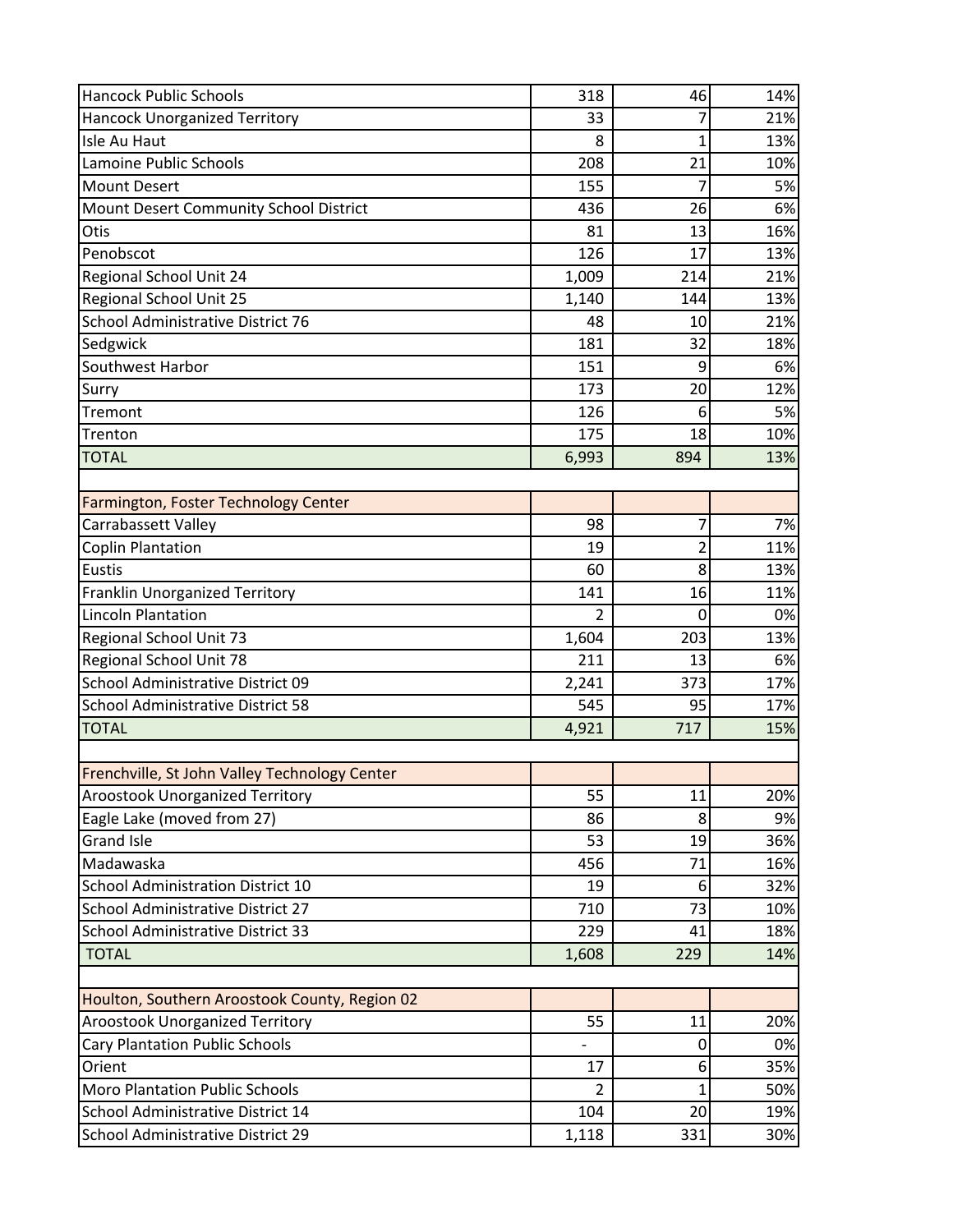| School Administrative District 70                          | 464    | 81           | 17% |
|------------------------------------------------------------|--------|--------------|-----|
| Regional School Unit 50                                    | 376    | 60           | 16% |
| Regional School Unit 89                                    | 330    | 84           | 25% |
| <b>TOTAL</b>                                               | 2,466  | 594          | 24% |
|                                                            |        |              |     |
| Lewiston, Lewiston Regional Technical Center               |        |              |     |
| Auburn                                                     | 3,609  | 380          | 11% |
| DURHAM (RSU 05)                                            | 580    | 39           | 7%  |
| Lewiston                                                   | 5,340  | 1,019        | 19% |
| Lisbon                                                     | 1,468  | 164          | 11% |
| Regional School Unit 04                                    | 1,589  | 168          | 11% |
| Regional School Unit 16                                    | 1,864  | 149          | 8%  |
| School Administrative District 52                          | 2,205  | 117          | 5%  |
| <b>TOTAL</b>                                               | 16,655 | 2,036        | 12% |
|                                                            |        |              |     |
| Lincoln, Northern Penobscot Tech, Region 3                 |        |              |     |
| <b>Burlington Public Schools</b>                           | 45     | 8            | 18% |
| <b>Carroll Plantation</b>                                  | 23     | 4            | 17% |
| <b>Drew Plantation</b>                                     | 6      | $\mathbf{1}$ | 17% |
| <b>East Millinocket</b>                                    | 251    | 37           | 15% |
| <b>East Range Community School District</b>                |        | 0            | 0%  |
| Lakeville                                                  | 9      | 1            | 11% |
| Lowell                                                     | 36     | 7            | 19% |
| <b>Macwahoc Plantation</b>                                 | 7      | 1            | 14% |
| Medford                                                    | 23     | 3            | 13% |
| Medway                                                     | 190    | 44           | 23% |
| Millinocket                                                | 493    | 93           | 19% |
| Penobscot Unorganized Territory                            | 136    | 21           | 15% |
| <b>Reed Plantation</b>                                     | 13     | 2            | 15% |
| School Administrative District 30                          | 261    | 38           | 15% |
| <b>School Administrative District 31</b>                   | 467    | 68           | 15% |
| School Administrative District 67                          | 935    | 141          | 15% |
| Seboeis Plantation                                         | 1      | 0            | 0%  |
| Vanceboro                                                  | 21     | 4            | 19% |
| Woodville                                                  | 42     | 8            | 19% |
| <b>TOTAL</b>                                               | 2,959  | 481          | 16% |
|                                                            |        |              |     |
| Machias, Coastal Washington County Institute of Technology |        |              |     |
| <b>Beals</b>                                               | 29     | 4            | 14% |
| Beddington                                                 | 3      | 1            | 33% |
| Cherryfield                                                | 152    | 29           | 19% |
| Cutler                                                     | 75     | 16           | 21% |
| <b>Deblois</b>                                             | 7      | 1            | 14% |
| East Machias                                               | 205    | 45           | 22% |
| Jonesboro                                                  | 83     | 18           | 22% |
| Jonesport                                                  | 121    | 28           | 23% |
| Machias                                                    | 235    | 67           | 29% |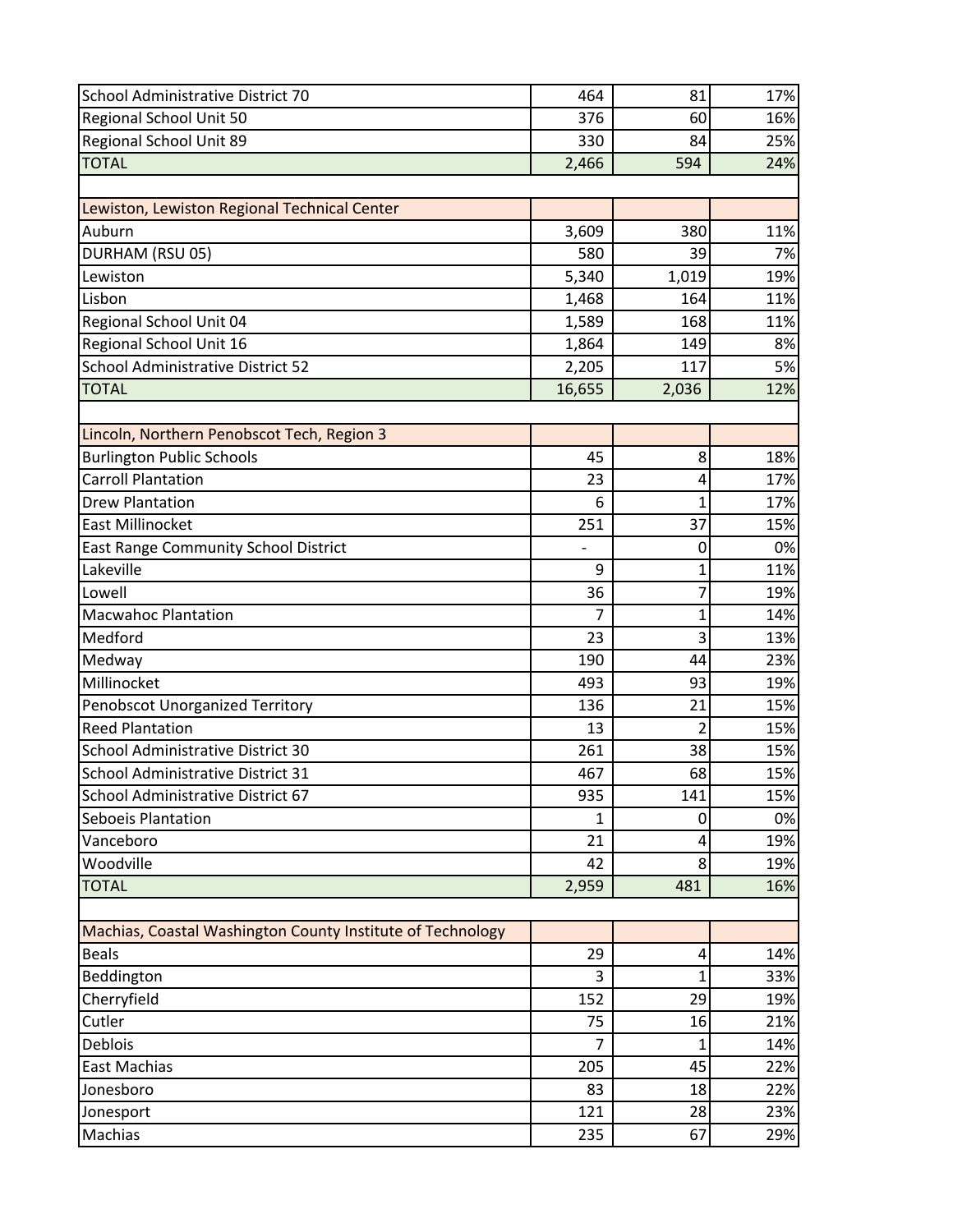| Machiasport                                        | 141   | 31             | 22%       |
|----------------------------------------------------|-------|----------------|-----------|
| Marshfield                                         | 89    | 17             | 19%       |
| Moosabec Community School District                 | 82    | 13             | 16%       |
| Northfield                                         | 16    | 3              | 19%       |
| <b>Roque Bluffs</b>                                | 38    | 5              | 13%       |
| School Administrative District 19                  | 138   | 38             | 28%       |
| School Administrative District 37                  | 623   | 114            | 18%       |
| <b>Washington Unorganized Territory</b>            | 104   | 20             | 19%       |
| Wesley                                             | 6     | $\overline{2}$ | 33%       |
| Whiting                                            | 80    | 10             | 13%       |
| Whitneyville                                       | 22    | 10             | 45%       |
| <b>TOTAL</b>                                       | 2,249 | 472            | 21%       |
|                                                    |       |                |           |
| Mexico, School of Applied Technology, Region 9     |       |                |           |
| <b>Andover Public Schools</b>                      | 85    | 14             | 16%       |
| <b>Byron Public Schools</b>                        | 26    | 2              | 8%        |
| Gilead                                             | 21    | 3              | 14%       |
| HANOVER (RSU 10)                                   | 32    | 4              | 12%       |
| <b>Oxford Unorganized Territory</b>                | 98    | 23             | 23%       |
| S A D 21 DIXFIELD (RSU 10)                         | 819   | 132            | 16%       |
| S A D 43 MEXICO (RSU 10)                           | 1,196 | 236            | 20%       |
| School Administrative District 44                  | 708   | 69             | 10%       |
| Upton                                              | 9     | 1              | 11%       |
|                                                    |       |                |           |
| <b>TOTAL</b>                                       | 2,994 | 484            | 16%       |
|                                                    |       |                |           |
| Naples, Lake Region Vocational Center              |       |                |           |
| RAYMOND (RSU 14)                                   | 821   | 38             |           |
| <b>School Administrative District 55</b>           | 1,216 | 134            | 5%<br>11% |
| School Administrative District 61                  | 1,762 | 202            | 11%       |
| School Administrative District 72                  | 1,244 | 113            | 9%        |
| Sebago Public Schools                              | 235   | 16             | 7%        |
| <b>TOTAL</b>                                       | 5,278 | 503            | 10%       |
|                                                    |       |                |           |
| Norway, Oxford Hills Technical School              |       |                |           |
| School Administrative District 17                  | 3,328 | 461            | 14%       |
| S A D 39 BUCKFIELD (RSU 10)                        | 476   | 77             | 16%       |
| <b>TOTAL</b>                                       | 3,804 | 538            | 14%       |
|                                                    |       |                |           |
| Portland, Portland Arts and Technology High School |       |                |           |
| Cape Elizabeth                                     | 1,692 | 67             | 4%        |
| Chebeague Island                                   | 36    | 4              | 11%       |
| Falmouth                                           | 2,155 | 55             | 3%        |
| Long Island                                        | 33    | 1              | 3%        |
| Portland                                           | 7,040 | 948            | 13%       |
| School Administrative District 15                  | 1,969 | 141            | 7%        |
| <b>School Administrative District 51</b>           | 2,132 | 56             | 3%        |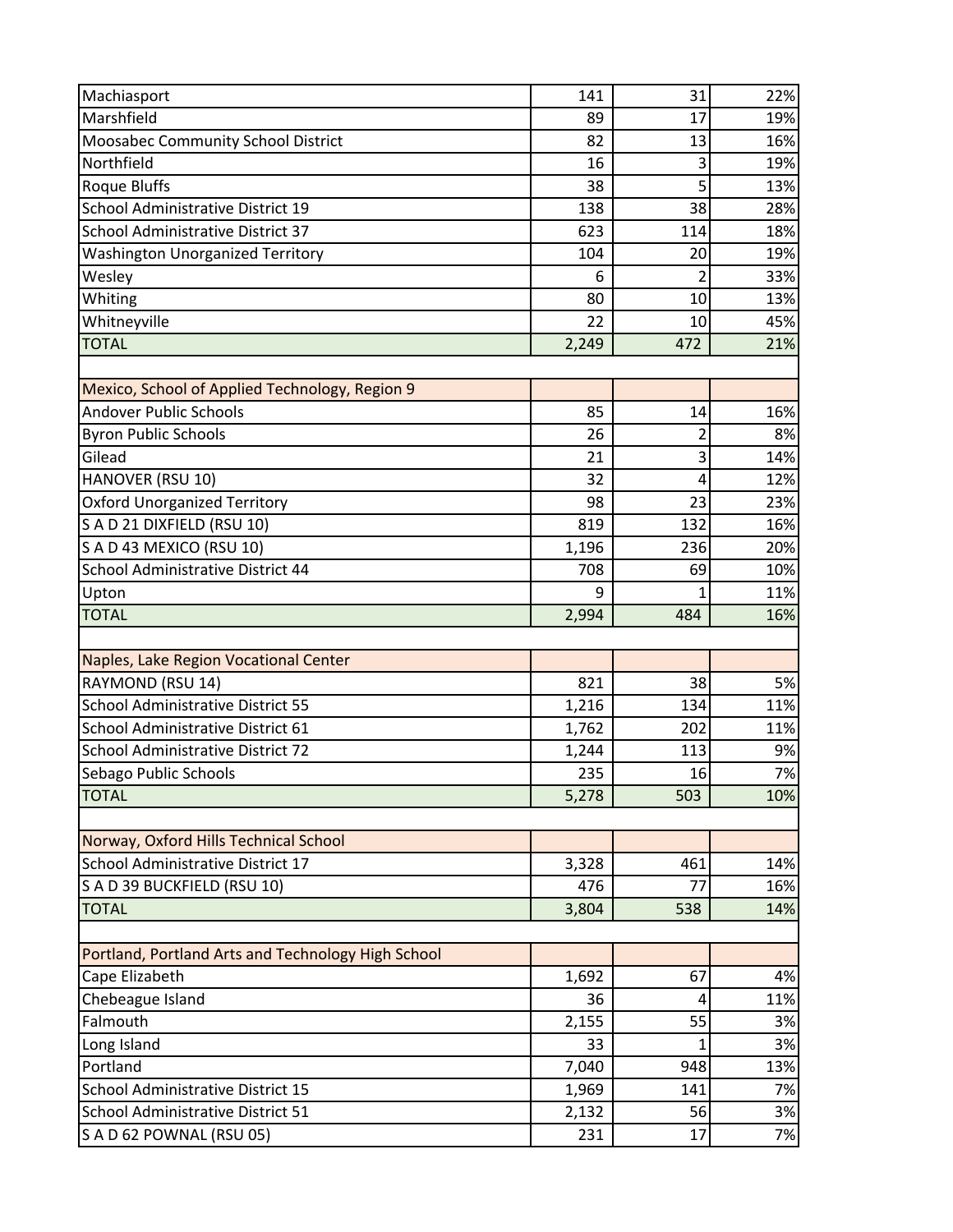| South Portland                                        | 3,274  | 312           | 10% |
|-------------------------------------------------------|--------|---------------|-----|
| Yarmouth                                              | 1,408  | 60            | 4%  |
| <b>TOTAL</b>                                          | 19,970 | 1,661         | 8%  |
|                                                       |        |               |     |
| Presque Isle, Presque Isle Regional Technology Center |        |               |     |
| Bridgewater                                           | 86     | 10            | 12% |
| Easton                                                | 184    | 26            | 14% |
| <b>Nashville Plantation</b>                           | 6      | 1             | 17% |
| School Administrative District 01                     | 1,608  | 261           | 16% |
| School Administrative District 20                     | 250    | 42            | 17% |
| <b>School Administrative District 32</b>              | 230    | 33            | 14% |
| School Administrative District 42                     | 265    | 24            | 9%  |
| School Administrative District 45                     | 158    | 22            | 14% |
| <b>TOTAL</b>                                          | 2,787  | 419           | 15% |
|                                                       |        |               |     |
| Rockland, Mid-Coast School of Technology              |        |               |     |
| Appleton                                              | 147    | 26            | 18% |
| Five Town Community School District                   | 659    | 49            | 7%  |
| Hope                                                  | 173    | 18            | 10% |
| Islesboro                                             | 67     | 4             | 6%  |
| Lincolnville                                          | 192    | 24            | 13% |
| <b>Monhegan Plantation</b>                            | 6      | 2             | 33% |
| Northport Public Schools                              | 199    | 24            | 12% |
| Regional School Unit 13                               | 1,869  | 340           | 18% |
| School Administrative District 07                     | 46     | $\mathfrak z$ | 4%  |
| School Administrative District 08                     | 170    | 16            | 9%  |
| <b>School Administrative District 28</b>              | 768    | 87            | 11% |
| School Administrative District 40                     | 1,982  | 300           | 15% |
| <b>School Administrative District 65</b>              | 9      | 1             | 11% |
| St. George Public Schools                             | 313    | 36            | 12% |
| <b>TOTAL</b>                                          | 6,600  | 929           | 14% |
|                                                       |        |               |     |
| Sanford, Sanford Regional Vocational Center           |        |               |     |
| Acton                                                 | 365    | 32            | 9%  |
| Kittery                                               | 1,014  | 64            | 6%  |
| Sanford                                               | 3,021  | 475           | 16% |
| School Administrative District 35                     | 2,341  | 109           | 5%  |
| School Administrative District 57                     | 3,521  | 265           | 8%  |
| School Administrative District 60                     | 2,952  | 197           | 7%  |
| S A D 71 KENNEBUNK (RSU 21)                           | 1,082  | 50            | 5%  |
| Wells-Ogunquit Community School District              | 1,333  | 120           | 9%  |
| York                                                  | 1,868  | 90            | 5%  |
| <b>TOTAL</b>                                          | 17,497 | 1,402         | 8%  |
|                                                       |        |               |     |
| Skowhegan, Somerset Career & Technical Center         |        |               |     |
| Athens                                                | 148    | 26            | 18% |
| <b>Brighton Plantation</b>                            | 4      | 1             | 25% |